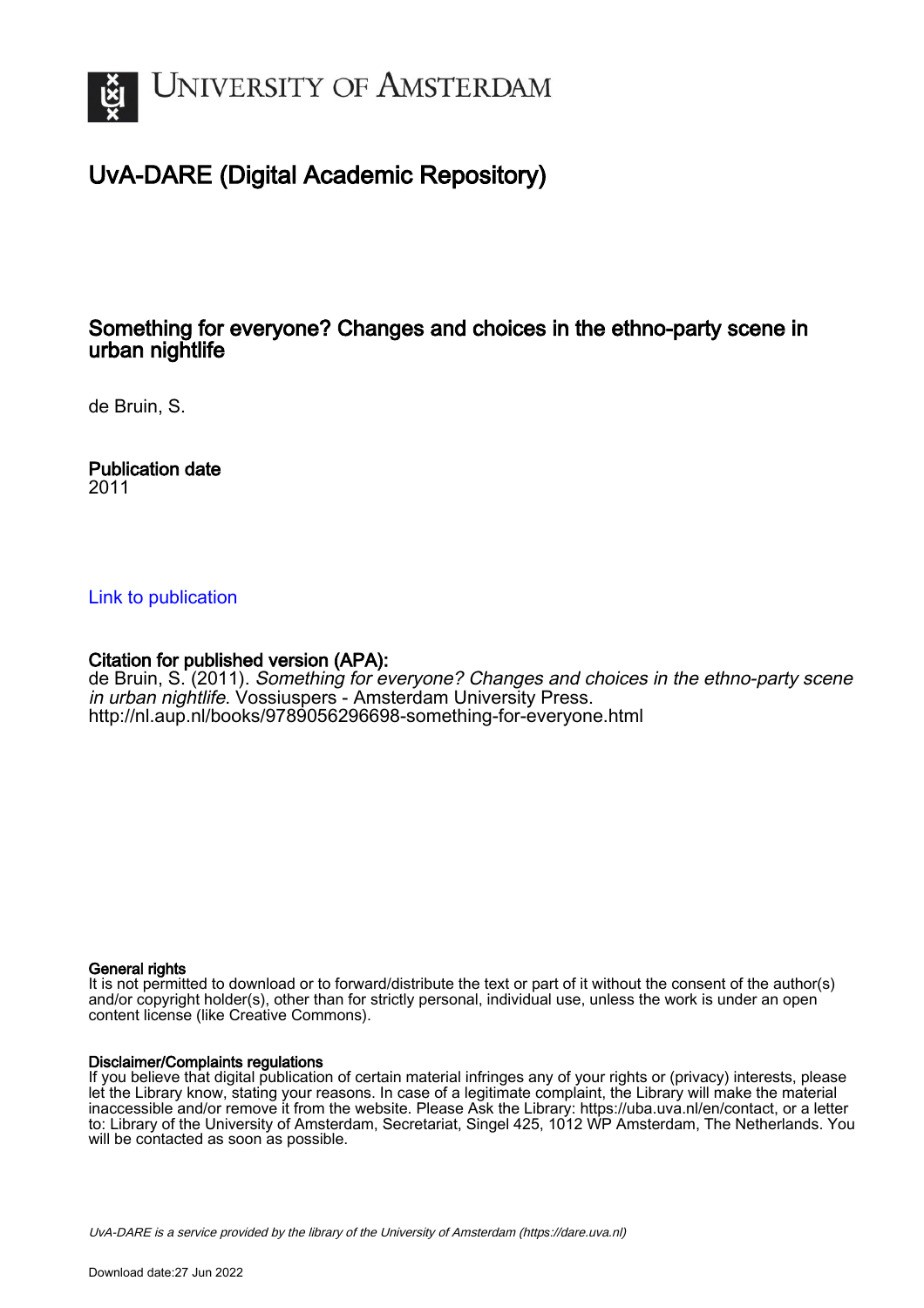Something for everyone?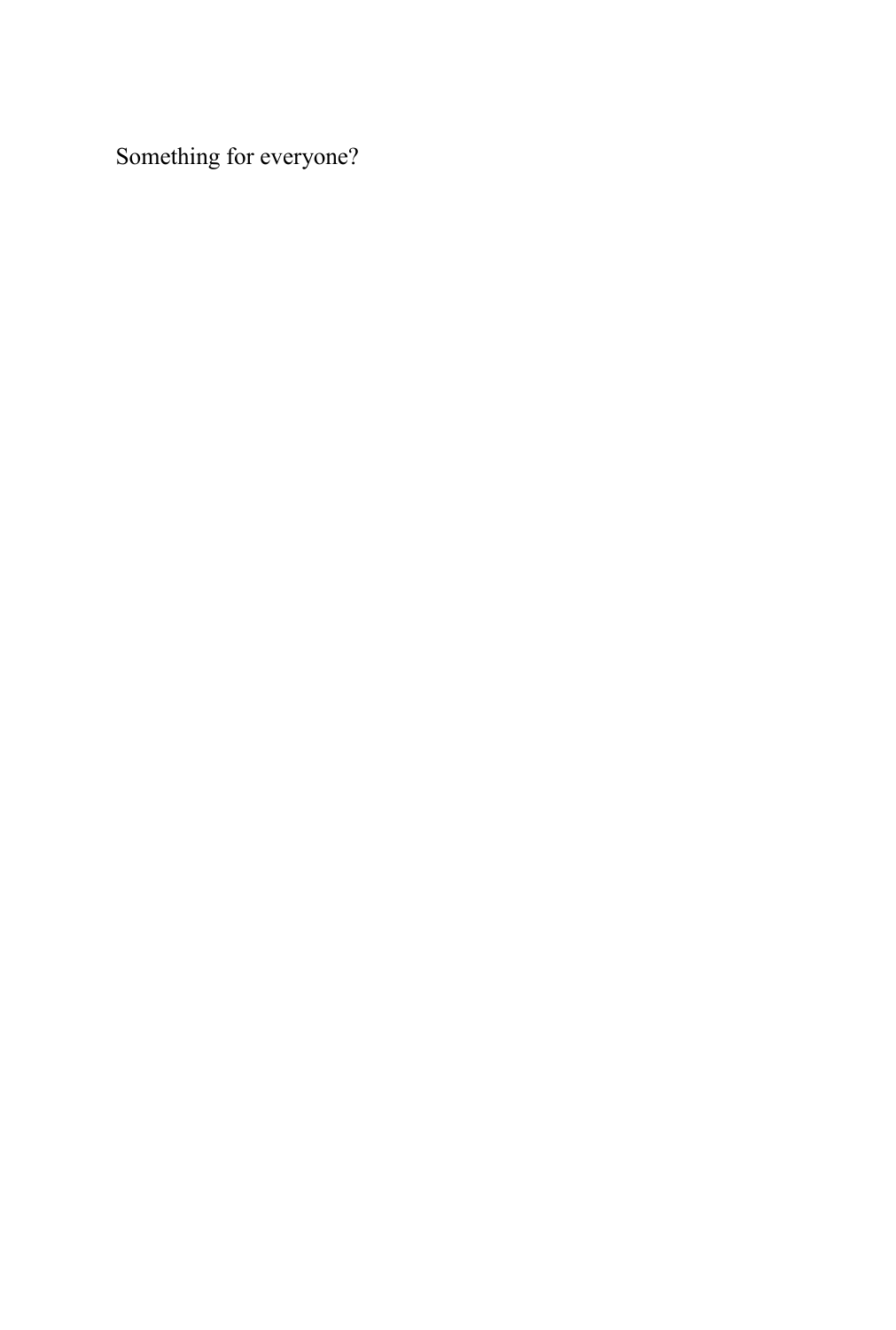Lay out: Simone Boogaarts-de Bruin Cover design: René Staelenberg, Amsterdam Cover illustration: John Sof : http://www.ixxie.nl

ISBN 978 90 5629 669 8 NUR 761

© S. Boogaarts-de Bruin / Vossiuspers UvA – Amsterdam University Press, 2011

All rights reserved. Without limiting the rights under copyright reserved above, no part of this book may be reproduced, stored in or introduced into a retrieval system, or transmitted, in any form or by any means (electronic, mechanical, photocopying, recording or otherwise) without the written permission of both the copyright owner and the author of the book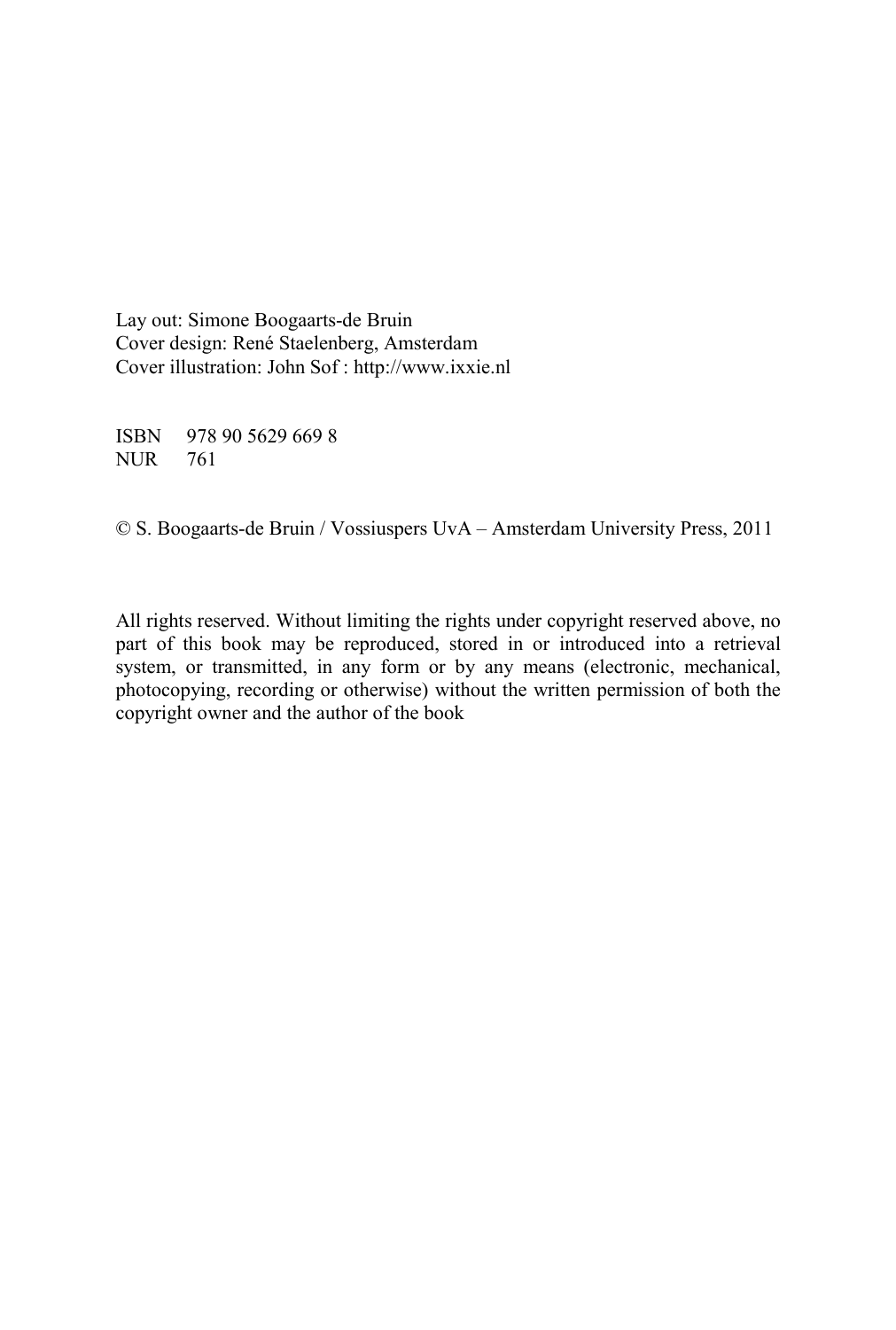#### Something for Everyone?

Changes and Choices in the Ethno-Party Scene in Urban Nightlife

#### ACADEMISCH PROEFSCHRIFT

ter verkrijging van de graad van doctor aan de Universiteit van Amsterdam, op gezag van Rector Magnificus, prof. dr D.C. van den Boom ten overstaan van een door het College voor Promoties ingestelde commissie, in het openbaar te verdedigen in de Aula der Universiteit op 3 februari, 2011, te 12.00 uur

door

Simone de Bruin

geboren te Nieuwegein